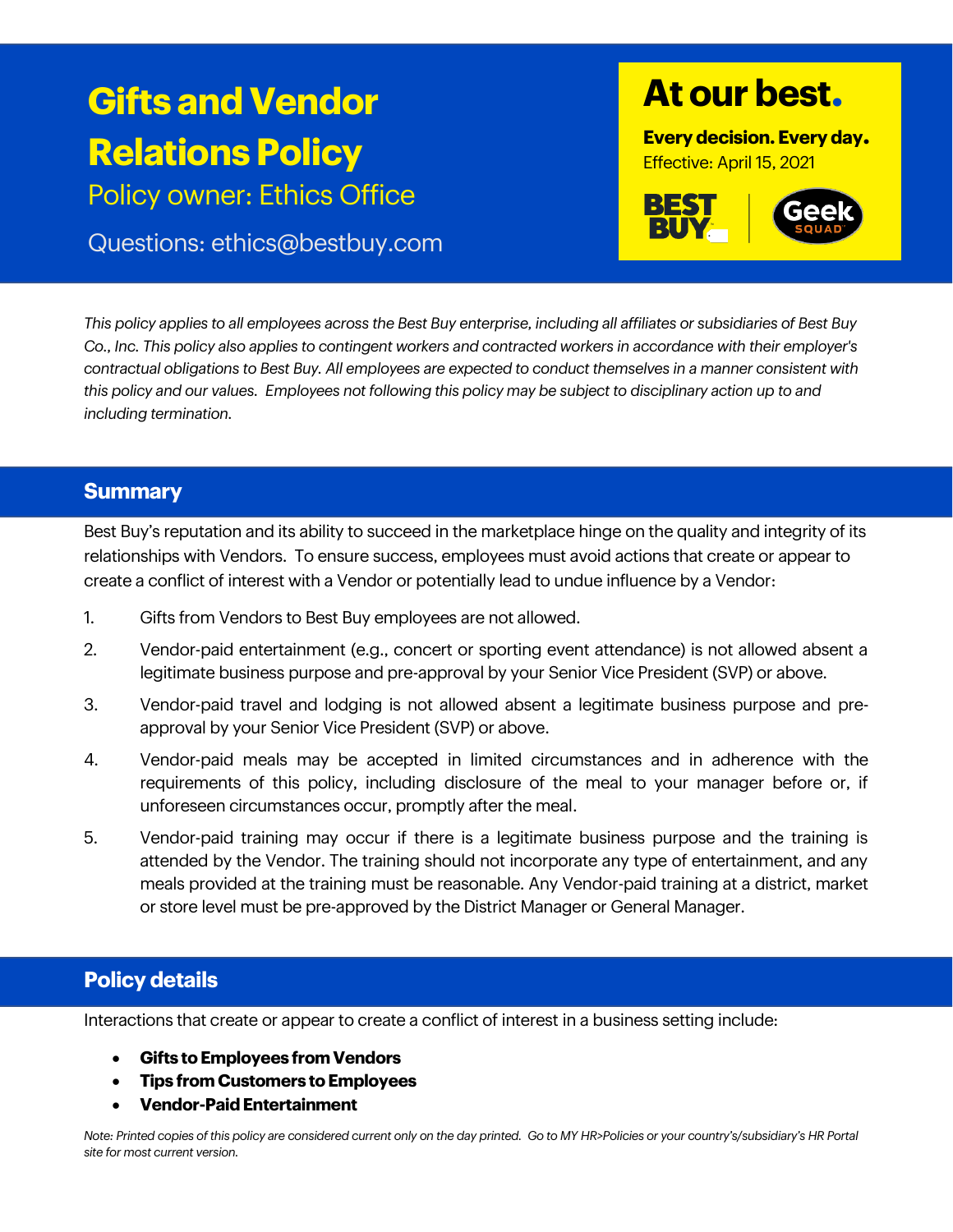- **Vendor-Paid Travel and Lodging**
- **Vendor-Paid Meals**
- **Vendor-Paid Training**
- **Vendor Accommodations**

For purposes of this policy, "Vendor" refers to: (a) any entity that does business with Best Buy, including merchandise vendors, non-merchandise vendors, industry groups, trade associations, consultants and consulting firms, or other service providers; and (b) any entity that is actively seeking to do business with Best Buy, including merchandise vendors, non-merchandise vendors, industry groups, trade associations, consultants and consulting firms, or other service providers, where you have knowledge that such entity is actively seeking to do business with Best Buy. The requirements of this policy also apply to employee interactions with customers of Best Buy Business (e.g., Best Buy Business employees may not accept Gifts from Best Buy Business customers).

#### **GIFTS TO EMPLOYEES FROM VENDORS**

Gifts to employees from Vendors are not allowed subject to very minor exceptions as outlined below. Accepting a Gift from a Vendor can have the appearance of impropriety and can corrupt the business environment and taint purchasing decisions by that employee.

For purposes of this policy, a "Gift" is anything of value (including cash and cash-equivalents) given to you without expectation of full retail value payment in return. If you receive an item from a Vendor and are uncertain whether it would be deemed a Gift under this policy, contact the Ethics Office at 612-291-7457 for guidance.

If you are offered or receive a Gift other than in one of the authorized exceptions below, you must do one of the following:

- Politely decline the Gift;
- Return the Gift to the Vendor:
- Provide the Gift to the Ethics Office (or country or subsidiary equivalent) and document the receipt of the Gift at [www.bestbuyethics.com](http://www.bestbuyethics.com/) /resources; or
- Call the Ethics Office to discuss whether this is an appropriate circumstance for you to keep the Gift and make a charitable financial donation of the fair market value of the Gift to the Best Buy Foundation and then document the receipt of the Gift at [www.bestbuyethics.com](http://www.bestbuyethics.com/) /resources.

The only **exceptions** to this rule as described in greater detail below are:

- De Minimis Items
- Food or Other Perishable Items
- Prizes
- Token Exchanges of Items in International Setting
- Product Samples and Promotional Copies
- Charity Events (e.g. Charity Classic)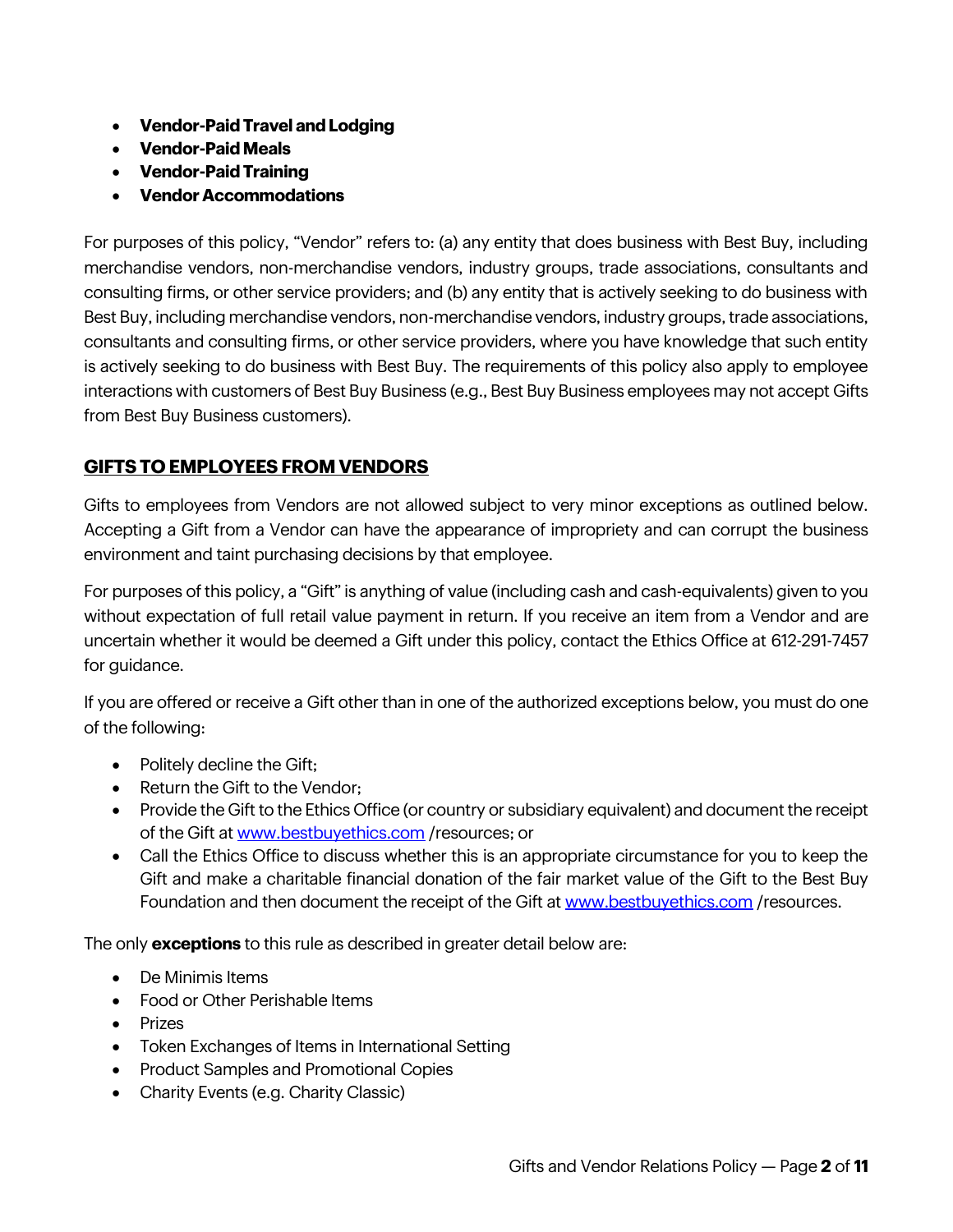**a. De Minimis Items:** A token promotional item of de minimis value does not constitute a Gift under this policy, e.g. a highlighter or a packet of post-it notes with the Vendor's name on it.

**b. Food or Other Perishable Items:** These types of items may be accepted provided that, if the perishable item is food, you put it out for general consumption in a common gathering area of your colleagues. There is no need to document the receipt of a Gift of food or other perishable item.

**c. Prizes:** A prize provided by a Vendor is not considered a Gift and may be accepted as long as the prize was awarded based on a random drawing that was open to a broad audience. The recipient may not return the prize to a Vendor or to a Best Buy store for credit or exchange.

**d. Token Exchanges of Items in an International Setting:** Employees that represent Best Buy in an international environment are responsible for understanding and complying with Best Buy's guidelines for conducting international business. If cultural norms or business etiquette require you to exchange token Gifts with a Vendor, you may accept the Gift on behalf of Best Buy if:

- The Gift is culturally appropriate and proportional to the business relationship; and
- Declining the Gift would offend the giver or the circumstances would preclude its return.

If you accept a business Gift on behalf of Best Buy in the circumstances described above, you must promptly contact the Ethics Office after receipt of the Gift to discuss how to handle the item, and you must document the receipt of the Gift using the online form at [www.bestbuyethics.com](http://www.bestbuyethics.com/) /resources**.** In addition, all Gift giving/receiving must adhere to all local anti-bribery and anti-corruption laws as well as the Best Buy Anti-Corruption Policy.

The following activities are never acceptable in any circumstance by any employee of Best Buy, regardless of country or business unit:

- Employees may not pay or receive bribes.
- Employees may not provide anything of value to government officials. Such gifts are governed by the U.S. Foreign Corrupt Practices Act and other applicable laws. You must obtain prior approval from the Best Buy Legal Department before providing anything of value to a government official. There is no monetary threshold on this guideline, and it includes anything that might have value, including, but not limited to, cash, gifts, meals, entertainment, business opportunities, Best Buy product, offers of employment or internship to the government official or to one of his/her family members.

**e. Product Samples and Promotional Copies:** Certain Vendors seek to provide product samples, sample services (e.g., mobile phone service or data service) or promotional copies of their products (e.g., software, movies, games) to Best Buy employees to ensure that such employees are familiar with the merchandise or service. Employees may only accept a product sample, service or promotional copy if: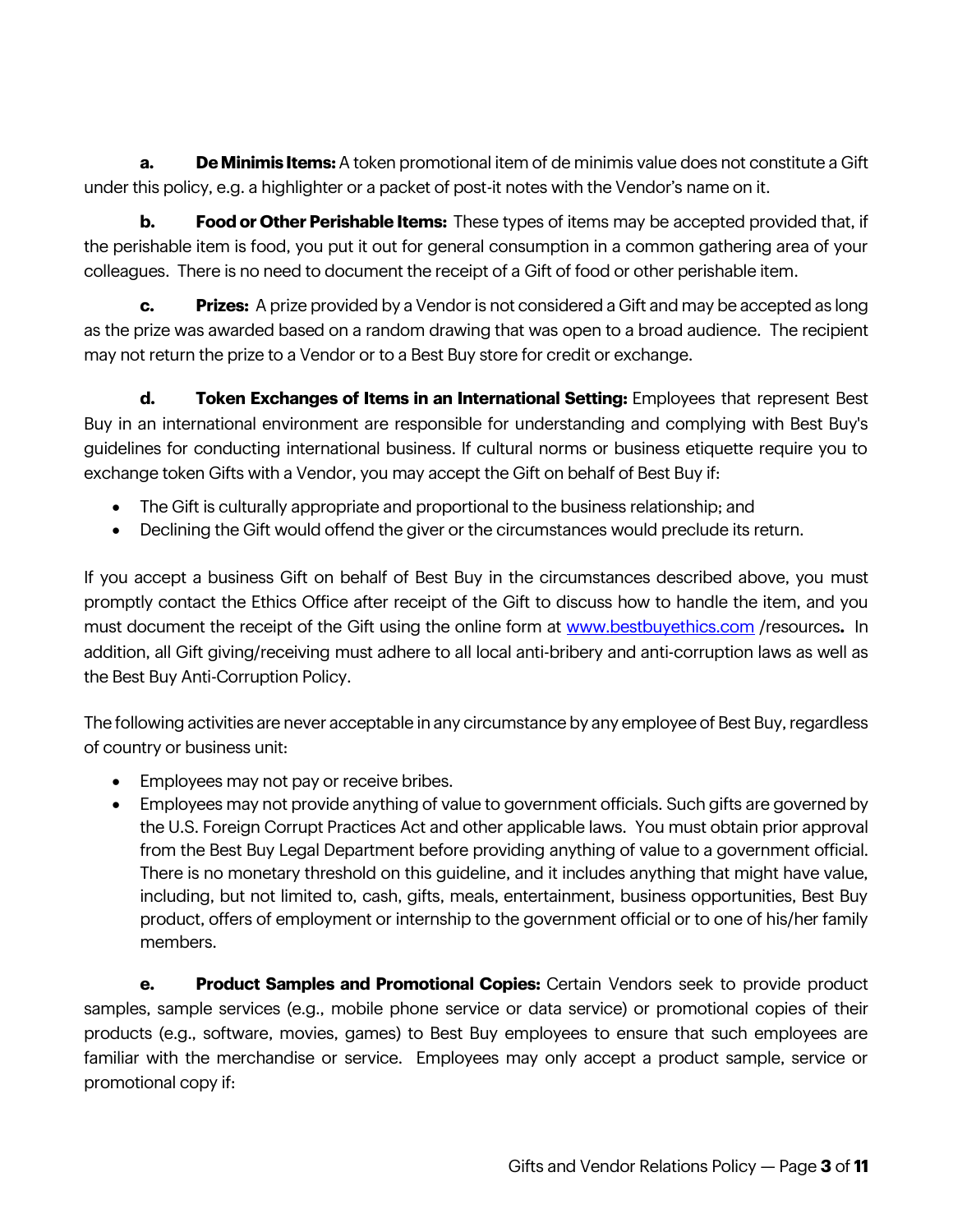- the product, service or promotional copy is directly related to the employee's job; and
- the employee has a legitimate business purpose for sampling or understanding the product, service or promotional copy to perform his/her job.

Product samples and services provided to a Best Buy employee should only be retained or used for a reasonable period of time and must be returned to the Vendor or canceled upon a change in the employee's position within Best Buy or when the sample or service is no longer useful for training or for providing a customer-related service. Promotional copies may not be resold or redistributed to, or previewed or played by, other employees or the general public and must be returned to the Vendor or must be destroyed or deleted when the business purpose for previewing them no longer exists.

If the Vendor does not want or declines to accept the returned product, the product should be handled by the employee testing it pursuant to the following guidelines:

- If the product is of a type that may not be resold or reused (e.g., personal hygiene products such as an electric toothbrush or products with personally identifiable information), the product should be disposed of in the appropriate manner.
- If the product is of a type that may be resold or reused (e.g. television), the product should be provided to the Ethics Office or to a Sample Sale drop off location.

Employees must inform their manager before the product leaves the building. The time to test the product offsite should not be longer than 90 days unless agreed upon by the employee and the manager.

**f. Charity Events (e.g., Charity Classic):** Vendor donations solicited and received by a Vendor key relationship owner for the Charity Classic (or country or subsidiary equivalent type of annual event) are not considered Gifts. Other solicitations from Vendors for donations – including donations for an Employee Resource Group (ERG), a Focused Involvement Network (FIN), a company supported charity other than the Charity Classic (or country or subsidiary equivalent type of annual event), and personal charitable causes - *are* considered Gifts and are not allowed. Employees are not authorized to donate company funds or product to any nonprofit organization; all such requests must go through the Social Impact team.

## **TIPS FROM CUSTOMERS TO EMPLOYEES**

Employees must not solicit or encourage tips from customers. Employees should follow this guidance if a customer offers a tip or Gift:

• Employees must attempt to politely decline or refuse a tip or Gift offered;

• If a customer is insistent on providing a tip or Gift and the employee is not able to graciously or politely refuse without offending the customer, or if there isn't an opportunity to politely refuse or decline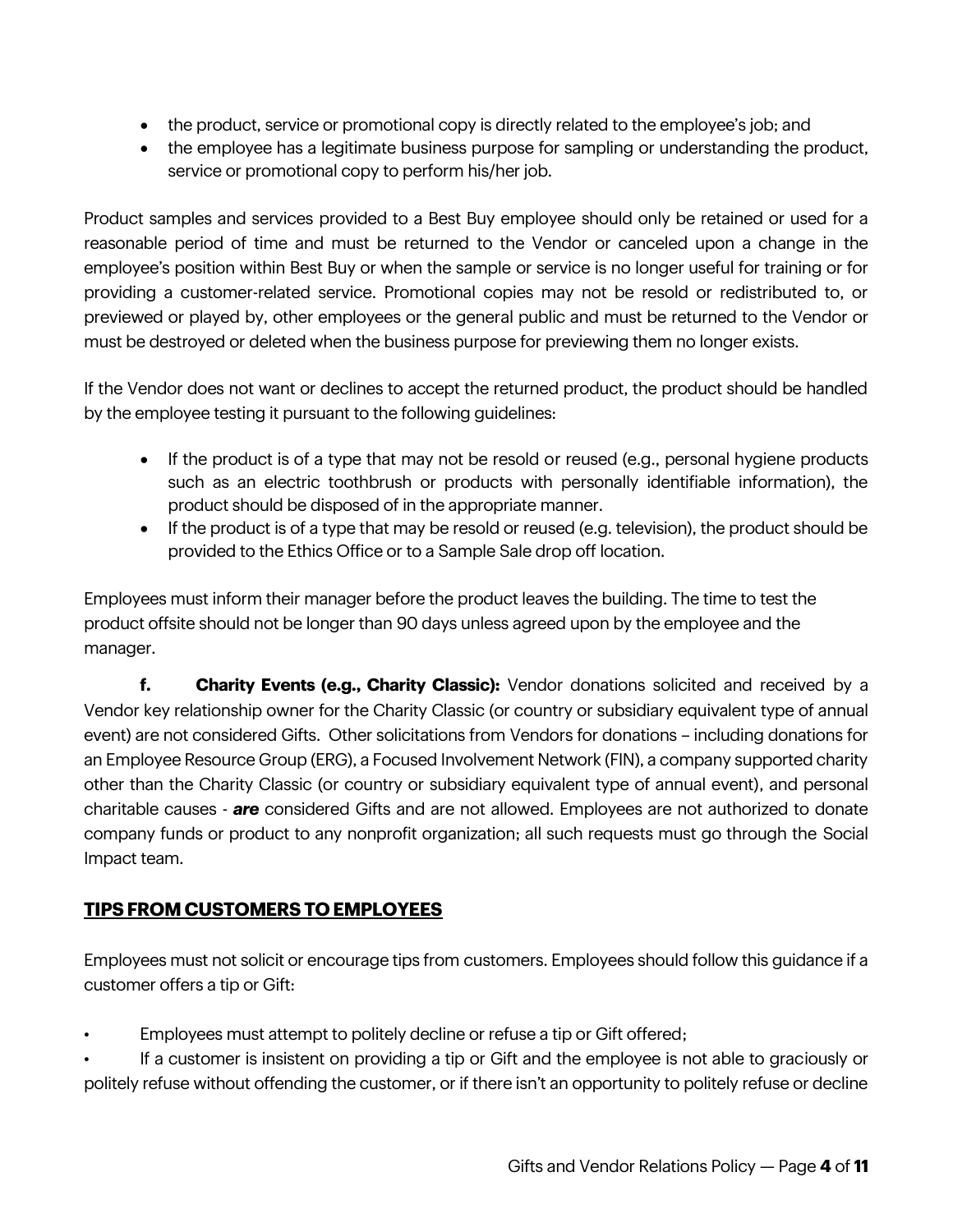(e.g., a tip or Gift is sent or left in a bag), employees may keep the tip or Gift but must promptly report the receipt of the tip or Gift to their manager.

#### **VENDOR-PAID ENTERTAINMENT**

Acceptance of Vendor-paid entertainment activities without a legitimate business purpose or taking advantage of a situation for personal enjoyment can lead to corruption in the business environment, tainted purchasing decisions, an actual conflict of interest or the appearance of a conflict of interest, and ultimately increased costs to Best Buy in its business dealings with the Vendor. Therefore, employees may only accept Vendor-paid entertainment if the following criteria are met:

- There is a legitimate business purpose; and
- The entertainment has been pre-approved by your SVP or above via the disclosure form set forth at [www.bestbuyethics.com](http://www.bestbuyethics.com/) /resources; and
- The event is attended by the Vendor; and
- The environment is conducive to conducting business; and
- The entertainment is not extravagant; and
- Only moderate amounts of alcohol may be responsibly consumed, and employees must not become intoxicated; and
- Employees must comply with all other policies, including, but not limited to, those relating to harassment and inappropriate conduct.

Accepting from Vendors any form of entertainment that may reflect negatively on our company (such as any form of "adult" entertainment, attendance at strip clubs, and/or purchase of sexual favors, etc.) is never acceptable. In addition, accepting from Vendors high-risk activities that pose significant risk of injury is never acceptable.

In addition, employees may not purchase tickets to any type of event from a Vendor and employees should never solicit entertainment from a Vendor.

A spouse/partner, family member or guest of an employee may not accept Vendor-paid entertainment unless approved by the CEO, CFO or COO.

**NOTE:** Major events such as the World Series, The Masters, Super Bowl, World Cup, Stanley Cup, Kentucky Derby, Wimbledon, etc., and play-offs for these types of events, and events such as the Grammy Awards, the Oscars, etc. require pre-approval by the CEO, CFO or COO.

#### **VENDOR-PAID TRAVEL AND LODGING**

Travel to Vendors is often a necessary part of doing business. At times, allowing the Vendor to pay for business-purpose travel and lodging can help offset Best Buy's costs of doing business with that Vendor. However, acceptance of Vendor-paid travel and lodging without a legitimate business purpose or taking advantage of a situation for personal enjoyment can lead to corruption in the business environment,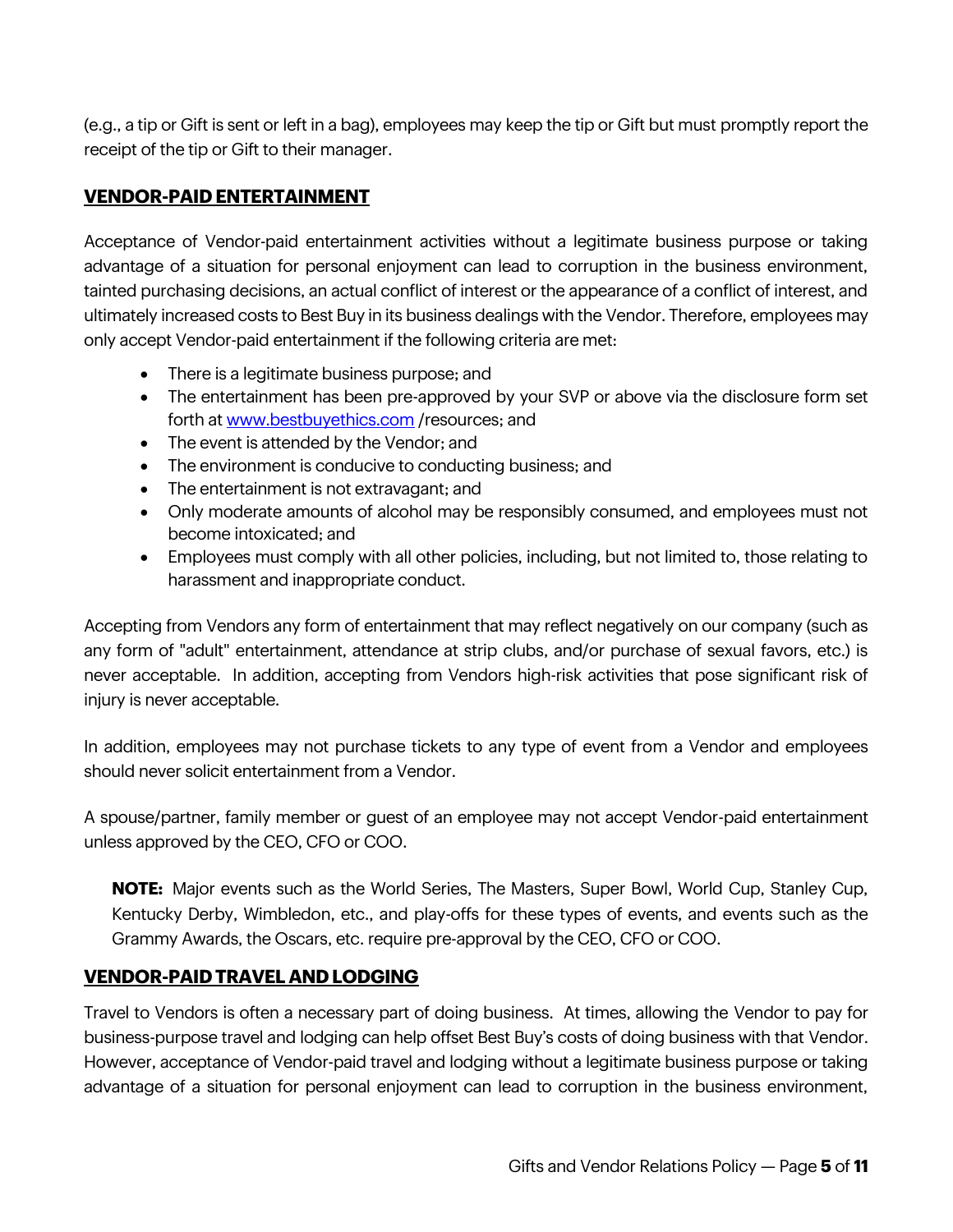tainted purchasing decisions, an actual conflict of interest or the appearance of a conflict of interest, and ultimately increased costs to Best Buy in its business dealings with the Vendor. Therefore, employees may only accept Vendor-paid travel and lodging if the following criteria are met:

- There is a legitimate business purpose and the travel and lodging is limited to that specific business purpose; and
- The travel and lodging have been pre-approved by your SVP or above via the disclosure form set forth a[t www.bestbuyethics.com](http://www.bestbuyethics.com/) /resources; and
- The travel and lodging are for the Vendor's convenience; and
- The Vendor is in attendance; and
- The form of travel and lodging is consistent with, and would be otherwise acceptable under, Best Buy's Travel and Expense Reimbursement Policy.

A spouse/partner, family member or guest may not accept Vendor-paid travel unless approved by the CEO, CFO or COO.

## **VENDOR-PAID MEALS**

Acceptance of Vendor-paid meals without a legitimate business purpose or taking advantage of a situation for personal enjoyment can lead to corruption in the business environment, tainted purchasing decisions, an actual conflict of interest or the appearance of a conflict of interest, and ultimately increased costs to Best Buy in its business dealings with the Vendor. Therefore, employees may only accept Vendorpaid meals if the following criteria are met:

- There is a legitimate business purpose for meeting with the Vendor; and
- The meal is promptly reported to your manager or is reported to your manager in advance; and
- The Vendor is in attendance: and
- The meal is for the convenience of the participants or process; and
- The meal is reasonable and not extravagant (e.g., the meal does not take place at a high-end restaurant); and
- Only moderate amounts of alcohol may be responsibly consumed, and employees must not become intoxicated; and
- Employees must comply with all other policies, including, but not limited to, those relating to harassment and inappropriate conduct.

There is no need to document the receipt of a Vendor-paid meal.

## **VENDOR-PAID TRAINING**

Local vendor-paid training not involving travel may occur if there is a legitimate business purpose and the training is attended by the Vendor. The training should not incorporate any type of entertainment (e.g. golfing, bowling) or be held at an entertainment venue (e.g. a movie theater), and any meals provided at the training must be reasonable. Any local vendor-paid training at a district, market or store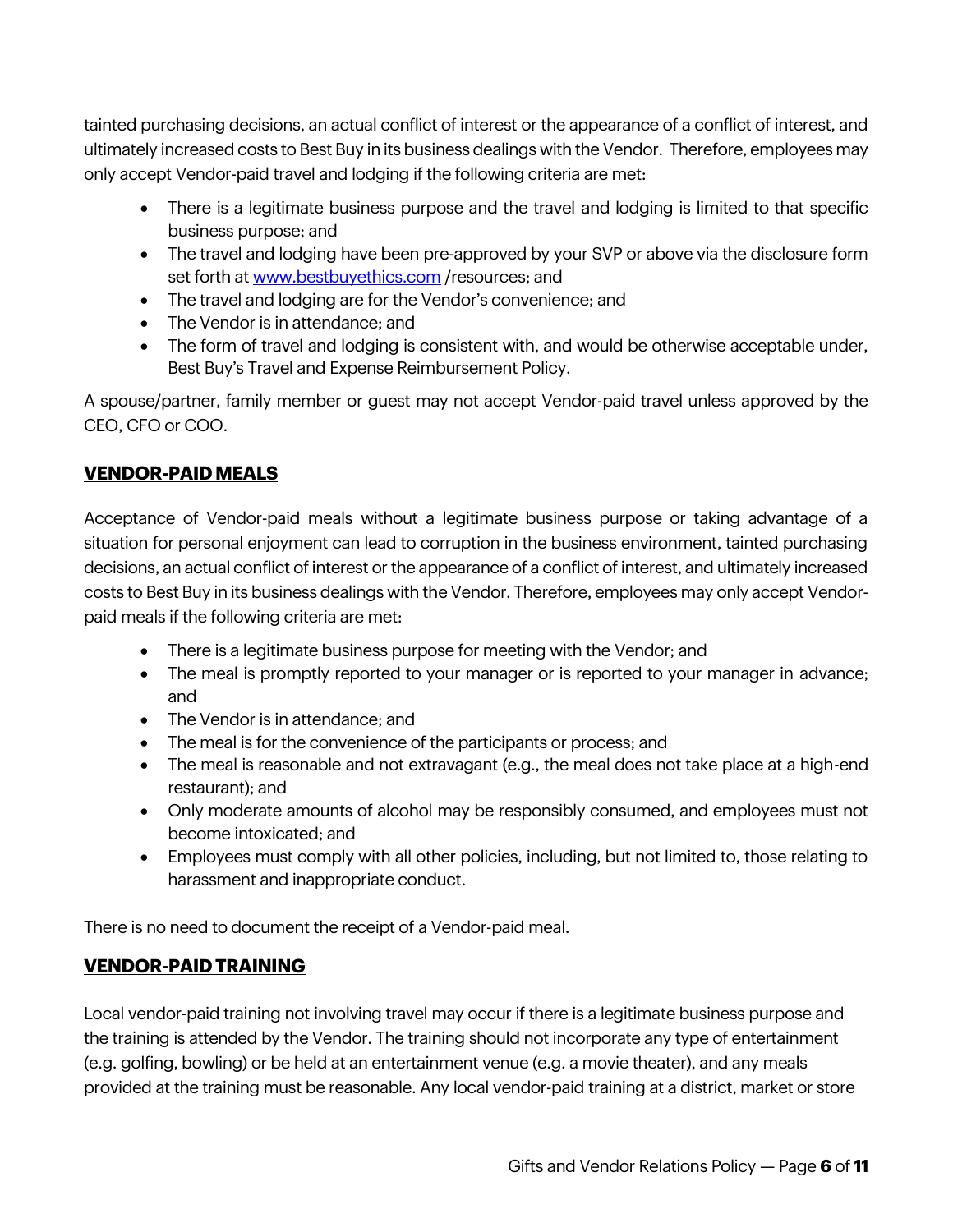level must be pre-approved by the District Manager or General Manager. If vendor-paid training involves travel and/or lodging, employees should follow the criteria set forth in the Vendor-Paid Travel and Lodging section herein.

#### **VENDOR ACCOMMODATIONS**

For information and guidelines on vendor accommodations, U.S. employees should refer to the Employee Accommodation Program SOP on ETK.

#### **Reporting non-compliance**

Employees should report all instances of non-compliance with this policy to their manager, vice president/company officer, Ethics Office, or the Open & Honest Ethics Line. Directors, managers and company officers should immediately report situations that create or give the appearance of creating, a conflict of interest or could lead to a weakness in the Company's system of internal controls or overall control environment, to the Ethics Office and Vice President of Internal Audit.

- Contact your manager, call the Open & Honest Ethics Line at 1-833-BBY-OPEN or the Ethics Office at 1-612-291-6143; or
- Email the Ethics Office at [ethics@bestbuy.com;](mailto:ethics@bestbuy.com) or
- Visit the Open & Honest webpage at [www.bestbuyethics.com.](http://www.bestbuyethics.com/)

#### **Retaliation is not allowed**

Best Buy does not allow any form of retaliation against individuals for reporting policy violations in good faith or cooperating in investigations. Retaliation will result in disciplinary action up to and including termination.

## **Reservation of rights**

This policy is not intended to be a contract. Best Buy reserves the right in its sole discretion to interpret the provisions of this policy, vary from them, change them, or rescind them, unless prohibited by applicable law.

#### **Frequently Asked Questions**

#### **Gifts**

- Q: A Vendor has given me a gift card for coffee in the amount of \$10.00. Can I keep this?
- A: No. A gift card or a gift of cash in any value is not allowed under the Gifts and Vendor Relations Policy. You should politely decline it, return it, or give to the Ethics Office (or country or subsidiary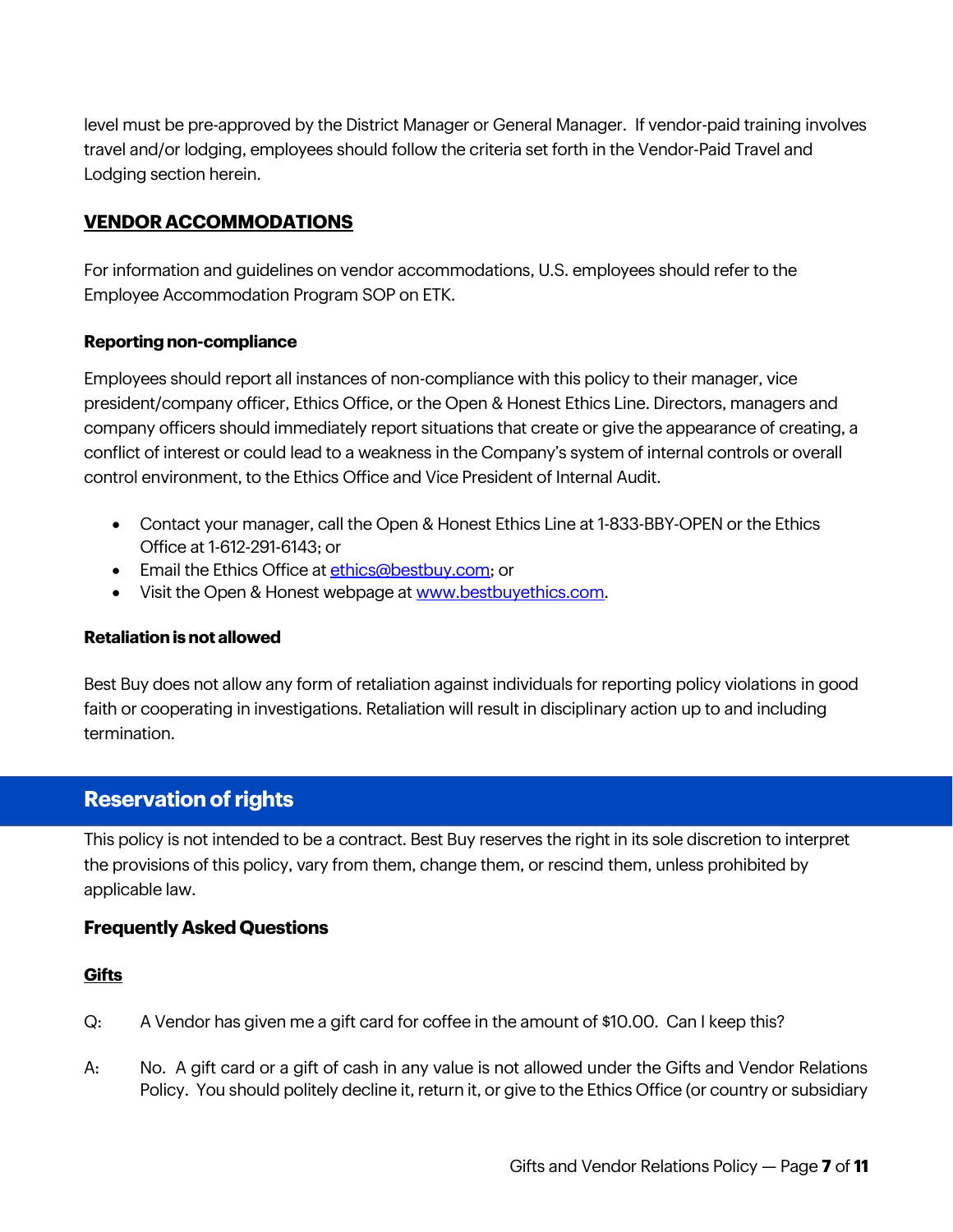equivalent). You must also document the receipt of the gift card using the online form at [www.bestbuyethics.com](http://www.bestbuyethics.com/) /resources.

- Q: I won a dishwasher after filling out a sweepstakes ticket in the hub from LG, one of Best Buy's Vendors. Can I keep the dishwasher?
- A: Yes. Because this is considered a prize from a Vendor-sponsored sweepstakes and the sweepstakes was open to a broad audience and used a random drawing, it is not considered a Gift. However, you may not return the prize to a Vendor or to a Best Buy store for credit or exchange.
- Q: I attended a Vendor training event recently. At the event, all attendees were given pens and postit notes with the Vendor's name on it. Can I keep these items?
- A: Yes. These would be considered token promotional items of de minimis value and thus would not be considered a Gift.
- Q: I traveled to China for business-related meetings and after the meeting I received a bottle of sake from the Vendor. Can I accept this Gift so I don't offend the Vendor?
- A: You may accept the Gift on behalf of Best Buy if it is within the cultural norm and if you would otherwise risk offending the Vendor by not accepting it. Follow the rules set forth in the Gifts and Vendor Relations Policy, including contacting the Ethics Office to discuss how to handle the Gift upon your return and documenting the Gift using the online form at [www.bestbuyethics.com](http://www.bestbuyethics.com/) /resources.
- Q: A Vendor sent a basket of fruit, chocolate, and wine to me. Can I keep it?
- A: You should put the fruit and chocolate in a common area for all to consume, and you must give the wine to the Ethics Office (or country or subsidiary equivalent) for appropriate contribution to a company-sponsored charitable event. You need to document receipt of the wine using the online form at [www.bestbuyethics.com](http://www.bestbuyethics.com/) /resources, but you do not need to document receipt of the fruit and chocolate.
- Q: One of our Vendors is sponsoring an educational seminar and is offering it free of charge to all attendees. This seminar is directly related to my core role. May I attend the seminar?
- A: Vendor-sponsored educational events that do not involve Vendor-paid travel are acceptable if there is a legitimate business purpose, and the training is attended by the vendor. Because the seminar is directly related to your core role, a legitimate business purpose exists.
- Q: A Vendor sent flowers to me to welcome me back after a medical leave. Can I keep them?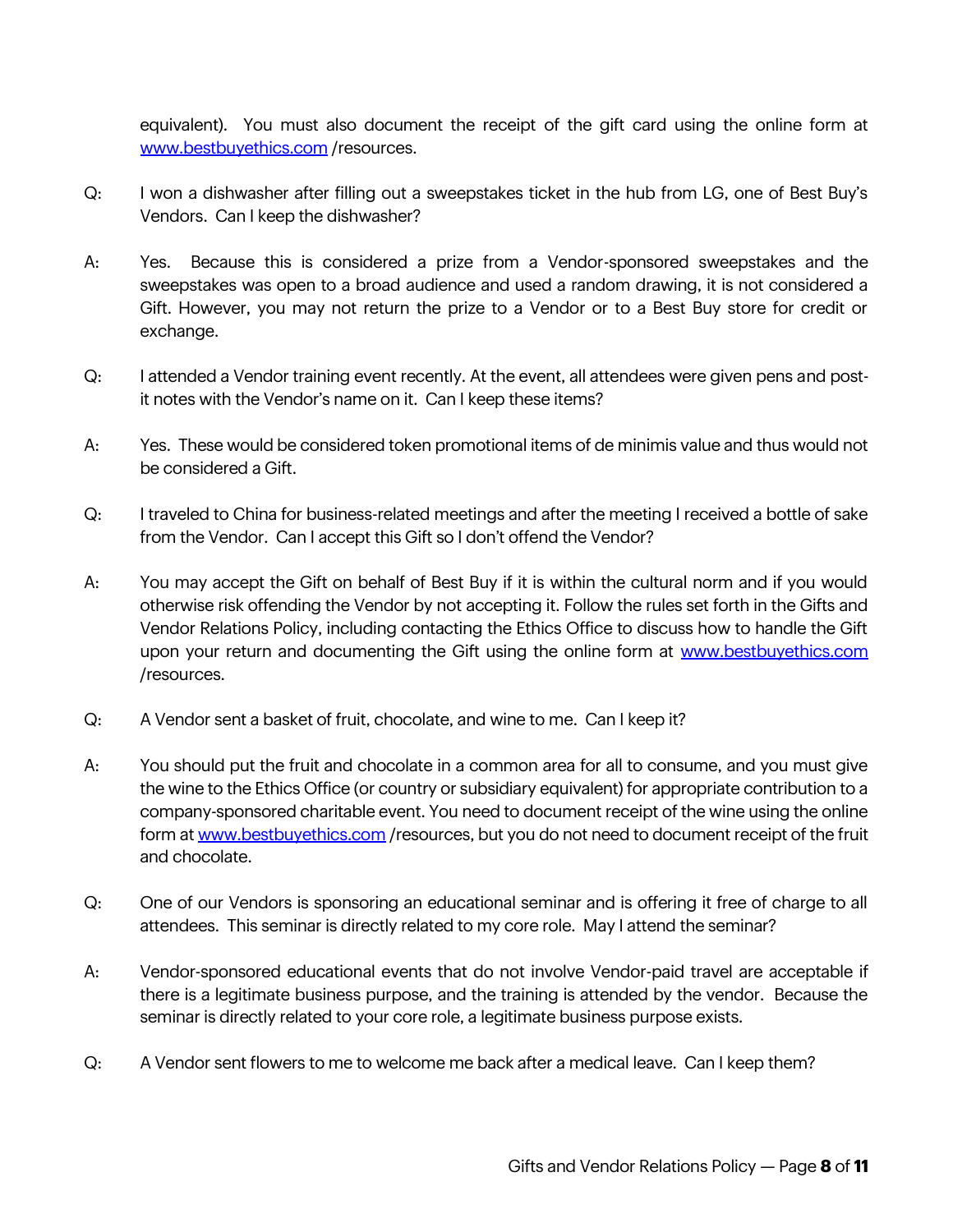A: Yes, flowers are perishable, so you may keep them and there is no need to document receipt of this Gift.

#### **Tip from Customer:**

- Q: What if a customer gives an employee a card that contains a tip that was not discovered until after the customer had left?
- A: Because there was not an opportunity to politely decline or refuse the tip, the employee may keep the tip but must report receipt of the tip to their manager.

#### **Entertainment**

- Q: I have been invited by one of our Vendors to play golf at a local golf course and the Vendor intends to pay for the round. Can I go and have the Vendor pay?
- A: There must be a legitimate business purpose for the round of golf (e.g., business will be conducted during the round), and you must obtain pre-approval from your SVP or above by completing the form a[t www.bestbuyethics.com](http://www.bestbuyethics.com/) /resources. If there is a legitimate business purpose and your SVP or above approves, the Vendor may pay for your round.
- Q: A Vendor has offered to take me and some members of my team to a baseball game where we will discuss the launch of a new product. Can we attend the game?
- A: You must obtain pre-approval to attend the game from your SVP or above by completing the form at [www.bestbuyethics.com](http://www.bestbuyethics.com/) /resources. Discussing a new product launch is an example of conducting business – a legitimate business purpose. If your SVP or above agrees and approves your pre-approval form, you may attend the game. But keep in mind that certain entertainment venues, such as sports or concert stadiums may not allow for meaningful business conversations to take place and will be taken into consideration when reviewing your request.
- Q: A Vendor has offered to take me to a concert. The concert will be loud, and it will be difficult to hear each other talk. Can I go?
- A: There must be a legitimate business purpose for your attendance at the concert (e.g., business will be conducted during the concert) and you must obtain pre-approval to attend the game from your SVP or above by completing the form at [www.bestbuyethics.com](http://www.bestbuyethics.com/) /resources. This request will not likely be approved because you would not be able to easily conduct business at the concert and thus there would not be a legitimate business purpose for your attendance.
- Q: I have been offered two tickets to a play by a Vendor representative, but he cannot go. Can I accept the tickets?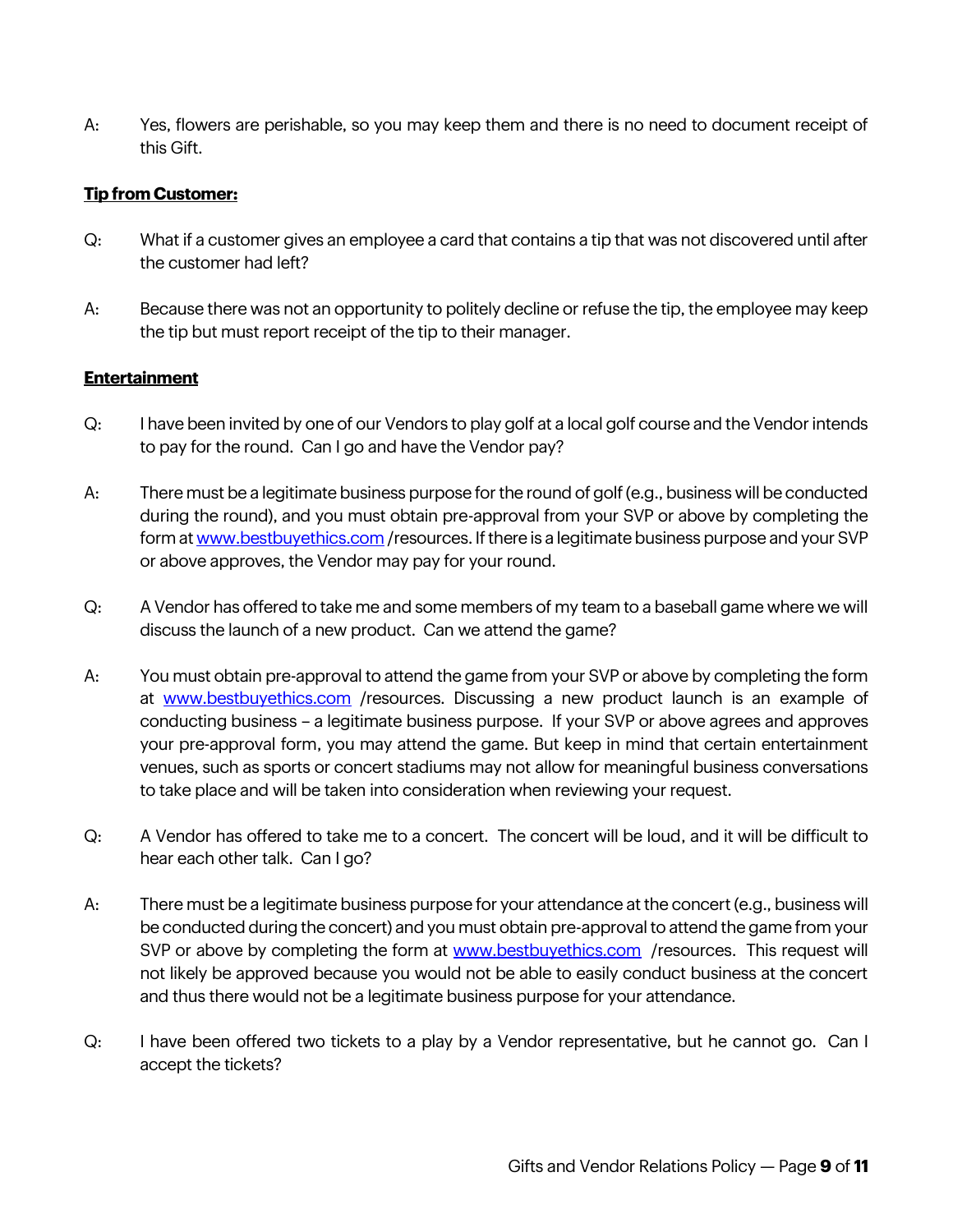- A: No, this would be considered a Gift because the Vendor will not be in attendance with you at the event. As such, it would not be acceptable for you to accept the tickets.
- Q: I have been invited to attend the Super Bowl by a Vendor. Can I go?
- A: This would be considered a major event under the Gifts and Vendor Relations Policy, and therefore you will not be allowed to go unless there is a legitimate business purpose and you have preapproval from either the CEO, CFO or COO.
- Q: A Vendor has an extra ticket to the Masters Golf Tournament. Can I buy it from the Vendor and, if so, should I pay face value of the ticket or the fair market value?
- A: No, you cannot buy the ticket from the Vendor, regardless of your willingness to pay face value or fair market value. The Gifts and Vendor Relations Policy prohibits employees from purchasing tickets directly from Vendors.

#### **Travel**

- Q: I am attending a quarterly business review meeting at the Vendor's corporate office in Florida. The Vendor has offered to pay for my travel and lodging expenses. In addition, the Vendor would like to pay for a two-hour winery tour. Can I accept the travel as well as the entertainment?
- A: As soon as possible before the meeting, you must request the requisite pre-approval for the Vendor-paid travel, lodging and entertainment by completing the form at [www.bestbuyethics.com](http://www.bestbuyethics.com/) /resources. The request will be forwarded to your SVP or above to determine whether this is a legitimate business purpose for the Vendor-paid travel, lodging and entertainment. It is possible that a legitimate business purpose would be found for the Vendorpaid travel and lodging, but not for the Vendor-paid entertainment.

#### **Meals**

- Q: A Vendor has invited me to a happy hour. Can I go and accept drinks and appetizers paid for by the Vendor?
- A: This would be similar to accepting a meal from the Vendor. If there is a legitimate business purpose for the event, if it is for the convenience of the parties and the business process, if it is not overly extravagant and alcohol consumption is limited, and if you have notified your manager, then you may attend the event and have the Vendor pay. There is no need to inform or seek pre-approval from the Ethics Office. Keep in mind that only moderate amounts of alcohol may be responsibly consumed, and employees must not become intoxicated.
- Q: I am hosting a business meeting with a Vendor. May I pick up the tab for lunch?